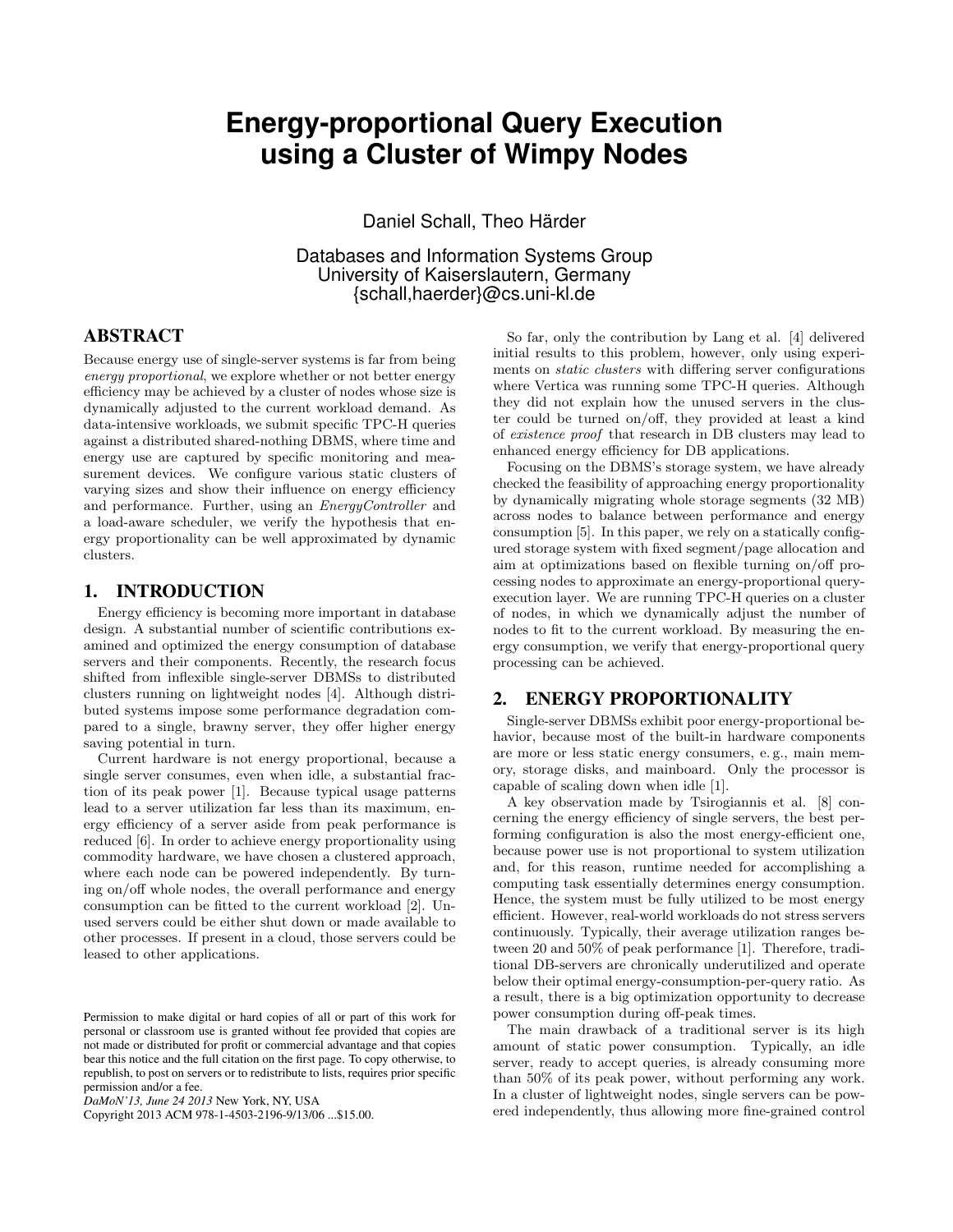

Figure 1: Overview of the WattDB cluster

over the overall energy consumption. We are taking this approach with WattDB, expecting energy savings under realistic workloads.

## 3. CLUSTER DESIGN

We have developed a research prototype of a distributed DBMS called WattDB on a scale-out architecture, consisting of n (currently 10) nodes, interconnected by an  $1\text{GBit/s}$ Ethernet switch. The cluster consists of 10 identical nodes, composed of an Intel Atom D510 CPU, 2 GB DRAM and an SSD. The configuration is considered Amdahl-balanced [7], i. e., balanced between I/O and network throughput on one hand and processing power on the other.

Compared to InfiniBand, the bandwidth of the interconnecting network is limited but sufficient to supply the lightweight nodes with data. More expensive, yet faster connections would have required more powerful processors and more sophisticated I/O subsystems. Such a design would have pushed the cost beyond limits, especially because we would not have been able to use commodity hardware. Furthermore, by choosing lightweight components, the overall energy footprint is low and the smallest configuration, i. e., the one with the fewest number of nodes, exhibits low power consumption. Moreover, experiments running on a small cluster can easily be repeated on a cluster with more powerful nodes.

A dedicated node is the master node, handling incoming queries and coordinating the cluster. Some of the nodes have each four hard disks attached, and act as storage nodes, providing persistent data storage to the cluster. The remaining nodes (without hard disks drives) are called processing nodes. Due to the lack of directly accessible storage, they can only operate on data provided by other nodes (see Figure 1).

All nodes can evaluate (partial) query plans and execute DB operators, e.g., sorting, aggregation, etc., but only the storage nodes can access the DB storage structures, i. e., tables and indexes. Each storage node maintains a DB buffer to keep recently referenced pages in main memory, whereas a processing node does not cache intermediate results. As a consequence, each query needs to always fetch the qualified records from the corresponding storage nodes.

Hence, our cluster design results in a shared-nothing architecture where the nodes only differentiate to those which have or have not direct access to DB data on external storage. Each of the nodes is additionally equipped with a 128GB Solid-State Disk (Samsung 830 SSD). The SSDs do



Figure 2: TPC-H queries

not store the DB data, they provide swap space to support external sorting and to provide persistent storage for configuration files. We have chosen SSDs, because their access latency is much lower compared to traditional hard disks; hence, they are better suited for temp storage.

In WattDB, a dedicated component, running on the master node, controls the energy consumption, called Energy-Controller. This component monitors the performance of all nodes in the cluster. Depending on the current query workload and node utilization, the *EnergyController* activates and suspends nodes to guarantee a sufficiently high node utilization depending on the workload demand. Suspended nodes do only consume a fraction of the idle power, but can be brought back online in a matter of seconds. It also modifies query plans to dynamically distribute the current workload on all running nodes thereby achieving balanced utilization of the active processing nodes.

#### 3.1 Power Consumption

As we have chosen lightweight nodes, the power consumption of each node is rather low. A processing node with an SSD attached, but no additional hard drives, consumes ∼22 Watts. Each hard drive adds about 1.5 Watts to the power consumption, hence each of our storage nodes use ∼28 Watts. The interconnecting switch needs 17 Watts and is included in all measurements. The minimal configuration of the cluster consists of the storage nodes, as they cannot be switched off without losing access to the data, and the coordinating master, necessary to receive and distribute queries and to manage the cluster. All functionalities (storage, processing, and coordination) could be centralized on one node, further minimizing the static energy use. For the results reported in this paper, we have chosen to run the tasks on separate nodes to minimize interferences of the functions, e. g., memory contention.

## 3.2 Storage Structures and Indexes

In WattDB, data is stored in tables, which are subdivided into partitions using the physical tuple order. Hence, tuple distribution among the partitions is not controlled by logical predicates. Partitions organized as heaps consist of a set of segments, where a segment specifies a range of pages on a hard drive. To preserve physical clustering of a partition, it is always assigned to a single node and their segments are only distributed across the hard disks of that node. Segments can be moved to other disks and even to other nodes, but that technique is not used in this paper [5]. Indexes implemented as B\*-trees can be created on a partition to speed up query evaluation.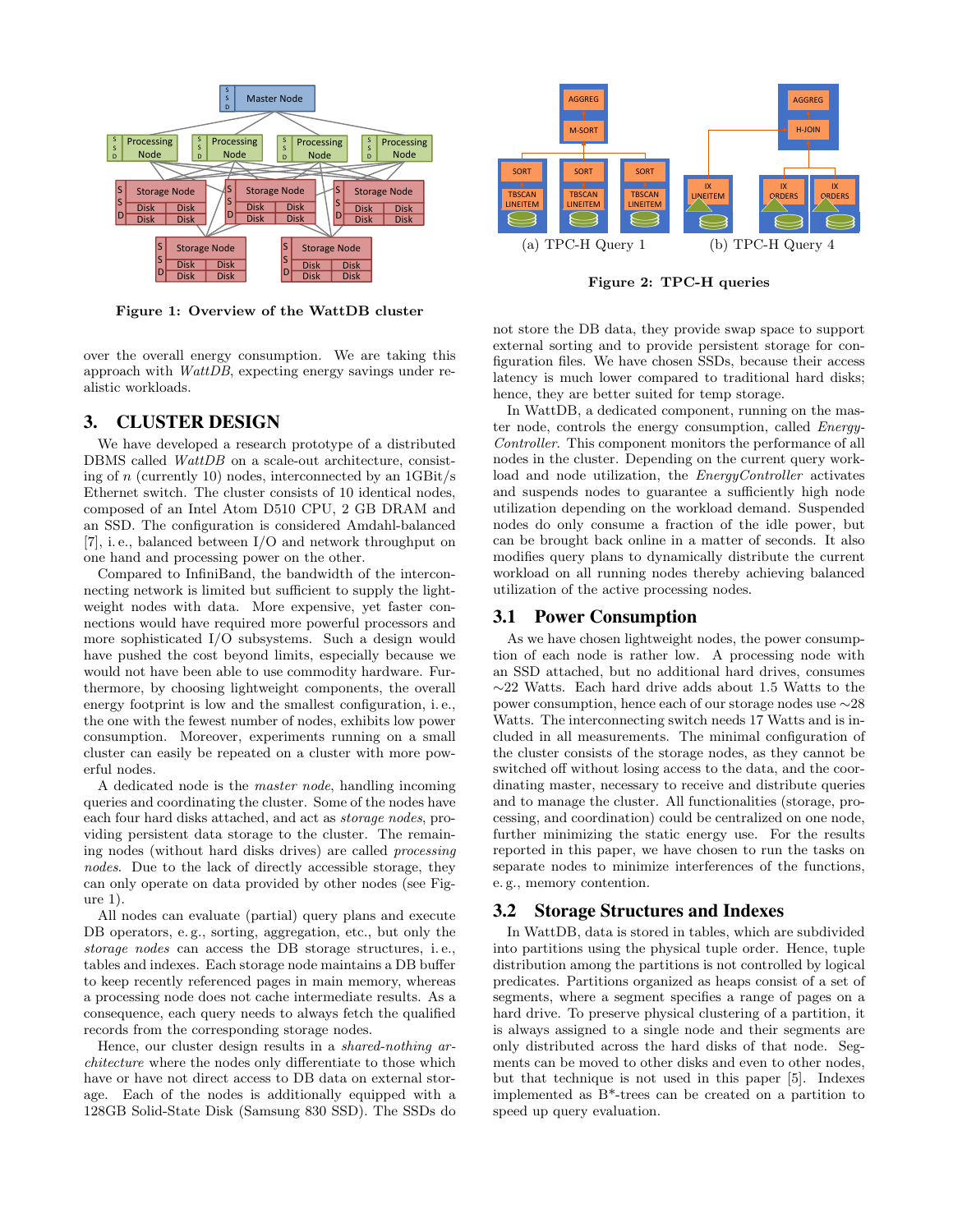In this paper, we have incorporated the TPC-H data generator directly into WattDB. The generator runs on the master node and inserting tuples on the storage nodes. The main reason to incorporate the data generator, instead of running an external application, was to reduce data generation times. Our decision did not interfere with query evaluation. Some data types of the TPC-H specification are yet unsupported by WattDB and therefore replaced by equivalent types. For example, the DATE type was replaced by an INTEGER, storing the date as YYYYMMDD, which is functionally identical. Key constraints were not enforced because of the same reason. Yet, the data generator automatically adheres to these constraints.

To support different query characteristics, i. e., I/O- and CPU-intensive workloads, we have created indexes on the columns used in query  $Q_4$ . As a result, the query optimizer prefers an IX-Scan to a TABLESCAN, thus reducing the I/O requirements of the query. We did not create further indexes, especially ones to support query  $Q_1$  to keep that query I/O-bound.

#### 3.3 Load-aware Scheduler

The challenge of optimizing and scheduling queries in singlenode systems becomes even more important in distributed environments. In addition to the two traditional optimization criteria, i. e., I/O and CPU usage, network utilization plays a crucial factor in distributed query plans. Furthermore, in a dynamic cluster, the number of computational resources is not fixed, i. e., additional nodes can be turned on to provide more CPU power and main memory if necessary. Hence, the choice where to execute a query operator is non-trivial, especially while trying to minimize energy consumption and/or execution times. Data access operators cannot be re-assigned, because table and index scans only occur at the storage level, i. e., performed by the storage nodes. But join, sort, and aggregate operators can be freely placed among the nodes.

We have implemented a cost-based scheduler, working on predefined statistics to estimate I/O and CPU costs of each operator. As dynamic decision information, the scheduler receives monitoring data from all nodes to estimate their current utilization. After annotating each operator in a query plan with its expected cost and the estimated number of result tuples, the operators are distributed among the nodes according to the nodes' utilization and the estimated network delay. The scheduler's estimated overall utilization of the cluster acts as an indicator for the power management component whether or not to adjust the number of active nodes. In turn, the total number of active nodes directly influences the scheduler's decisions.

Distributing query plans is the final step in query planning, before the execution of the physical operators begins. Because the scheduler is called for every new query, reacting to changing workloads can be performed very quickly, on a per-query-basis.

As we will show in the following, energy efficiency does not depend on query performance, instead we have to trade-off between the two. The scheduler can therefore be tuned to optimize for performance, energy consumption, or a mix of both. Optimizing for performance increases the estimated utilization of all nodes, hence, the power management will power-up nodes more aggressively.

## 3.4 Power Measurement

We have developed a measurement device, capable of monitoring the power and energy consumption of each node in the cluster, the number of active database nodes and the total throughput of queries during each test. This device sends the stream of measurements to a connected PC, running the monitoring software. This computer is also controlling the benchmark execution by submitting queries to the master node; thus, it enables fine-grained monitoring in correlation with the benchmark runs. The measurement frequency of the device reaches up to 100 Hz, hence we are able to determine the power consumption in high resolution. A more detailed description of the measurement device can be found in [3].

#### 4. EXPERIMENTAL SETUP

We run all experiments using DB data and queries from the well-known TPC-H benchmark. We have generated a TPC-H database with a scale factor of 1 on the storage nodes and provided indexes (as conventional B\*-trees) for the most important attributes.

In our experiments, we use a varying number  $k \leq 7$  of statically assigned storage nodes. In case of  $k = 1$ , all TPC-H tables are allocated across the disks of that single storage server. In case of  $k > 1$ , the larger tables LINEITEM and ORDERS are divided into k equal-sized partitions and uniformly assigned across the k storage nodes, whereas each of the smaller tables (PART, SUPPLIER, PARTSUPP, CUS-TOMER, NATION, REGION) is always fully allocated on a single storage node. Up to  $n-k$  nodes are used as processing nodes.

As our workload, we have selected the TPC-H queries Q1 and Q4, because these queries enable us to check and demonstrate important performance-critical aspects of a DBMS primarily the scan/sort/aggregate and join performance of WattDB.

#### 4.1 Q1

The query plan for  $Q_1$  is depicted in Figure 2(a). This is an I/O- and CPU-intensive query, scanning all data in the LINEITEM relation and selecting some tuples. The tuples are then sorted and aggregated. To leverage the high number of CPU cores in the cluster, sorting is split into two phases: First, all tuples are pre-sorted on the originating storage node. This done using an external sort algorithm, spilling the intermediate sort runs to the Solid-State Disk. Second, the pre-sorted tuples are streamed to a processing node, where all runs from the partitions are sorted using merge sort. Additionally, the now sorted tuples are grouped and aggregated.

#### 4.2 Q4

Figure 2(b) sketches the query plan for  $Q_4$ . In the TPC-H specifications, Q4 contains an EXISTS subquery, which is unnested by the optimizer and replaced by an equi-join, which produces identical results with superior performance. The tuples of the inner (ORDERS) and outer (LINEITEM) relation are accessed via an index range scan. We have chosen a hash join, because the inner relation fits well into main memory. Using the result of the join, the tuples are aggregated as defined by TPC-H. Both queries are parameterized according to the specifications.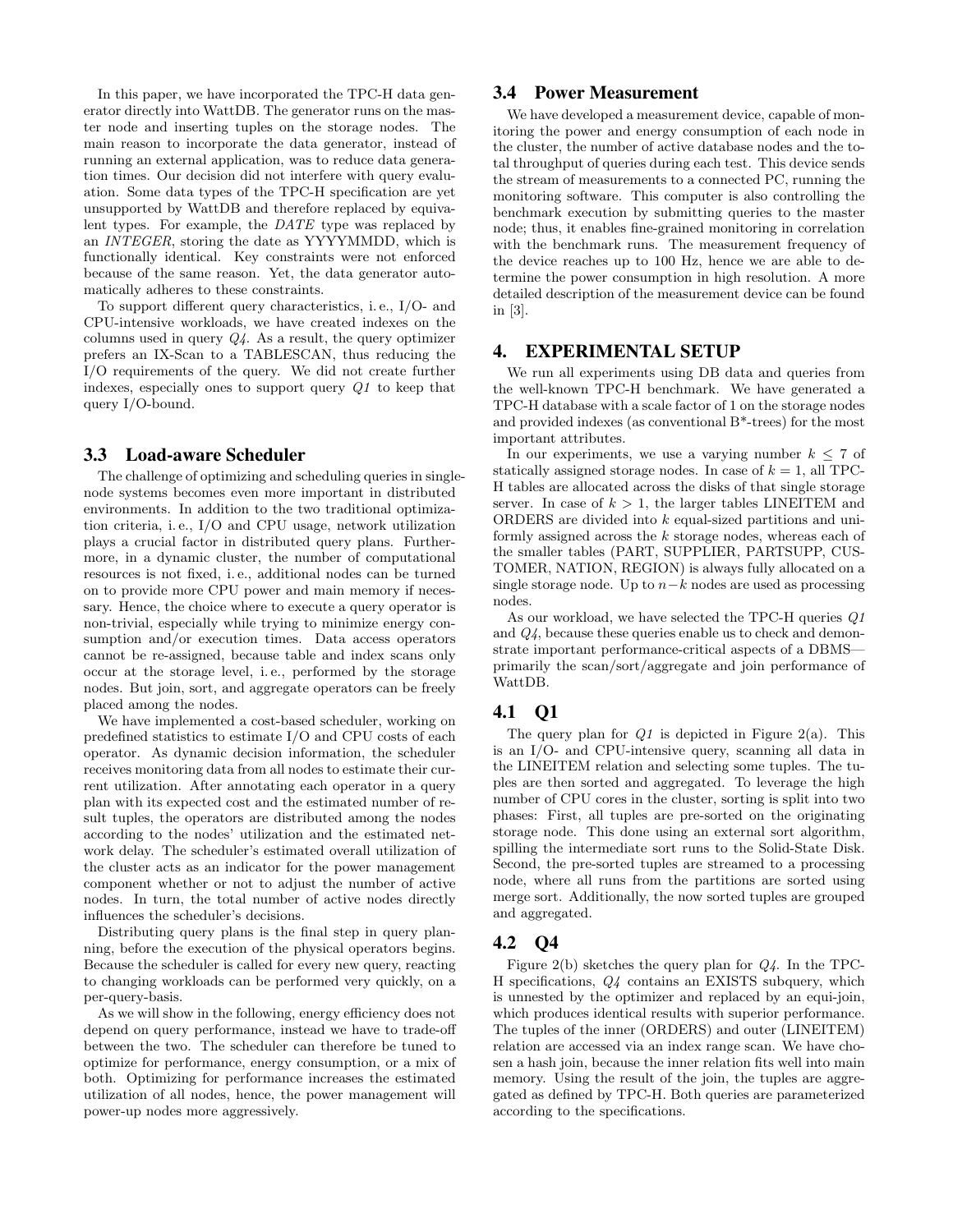

Figure 3: (a) Varying query load (from 10% to 100%) using TPC-H query Q1 on 3 storage nodes and 0 to 7 processing nodes. (b) Same query load on 5 storage nodes with up to 5 processing nodes.

## 5. EXPERIMENTAL RESULTS

After having generated the data, we evaluate a series of queries concurrently issued by a number of DB clients. Each test runs for 600 seconds.

#### 5.1 Static Cluster

First, we present measurements run on a fixed number of nodes to demonstrate that energy consumption and performance can be tuned to our needs. For this reason, we select the most energy-efficient configuration for each workload beforehand. To carve out the differences between the two queries,  $Q_1$  and  $Q_4$ , we have run them separately on the cluster. Each workload in our experiments has a differing number of parallel DB clients running on the benchmark/monitoring PC. The number of active DB clients, continuously sending queries to the database, is controlled by the benchmark specification. Thus, the utilization of the database changes with the amount of DB clients.

Figures 3 (a) and (b) plot the energy consumption and performance running Q1 on a cluster of nodes. Depending primarily on the number of nodes, the power consumption of a given cluster is more or less constant and, therefore, not shown in the graphs. The X-axis depicts the load of the cluster—starting with a very low load on the left and increasing it to the right. To characterize how the cluster is utilized, we define its load level  $x\%$  by the number x of the DB clients. Hence, a load of 100% represents 100 DB clients. To enable better comparability, we normalized all results to quantity per query. The solid bars in the graphs illustrate the average energy consumption per query (Y-axis on the left), whereas the framed (unfilled) bars report the average runtimes per query (Y-axis on the right). The (up to) three bars (belonging to experiments characterizing the same utilization) represent clusters, where the number of nodes increase going from left to right.

We have evaluated identical workloads on different cluster sizes to demonstrate the dependency between energy consumption and performance. The smallest cluster, running the benchmark only on 3 storage nodes, has the lowest power



Figure 4: (a) Varying query load of TPC-H query Q4 using 3 storage nodes and up to 7 processing nodes. (b) Same query load on 5 storage nodes with 0 to 5 processing nodes.

consumption (∼114 Watts), but also the lowest performance (compare the left-most bars in Figure 3(a)).

For low utilizations (see X-axis), the energy consumption per query is therefore minimal, although the runtime per query is higher, compared to larger cluster configurations. With an increasing number of DB clients, the small cluster comes to its limits and is unable to handle the workload, i. e., the available main memory is exhausted. Therefore, more powerful—yet more power-consuming—configurations take over.

The next, larger configuration includes two more processing nodes (one of them is the already present master node). This configuration has a higher energy consumption under low utilization, but is able to process bigger workloads.

Finally, we have combined 3 storage nodes with 7 processing nodes, creating an even more power-consuming configuration (∼246 Watts). Of course, its high number of active nodes leads to a waste of energy under low utilization, as the query processing time stays almost the same. The (3 +7 nodes) configuration is the only one powerful enough to handle all the workloads. Still, the query runtimes increased under high utilization, possibly due to a bottleneck in the I/O subsystem.

We have repeated the same benchmark on different cluster configurations having 5 storage nodes, depicted in Figure 3(b). Although the idle power consumption is higher and low-utilization workloads result in worse energy efficiency, the 5-storage-node cluster exhibits better energy efficiency under high loads. Increasing the number of processing nodes results in the same behavior as previously described, although the query runtimes at 50% load are further decreasing.

On one hand, adding two more storage nodes instead of processing nodes and therefore increasing the I/O bandwidth pays off at high load. On the other hand, as the two additional nodes increase the lowest possible power consumption, the energy efficiency at low utilization is worse. Therefore, we can already conclude that performance does not necessarily correlate with energy efficiency.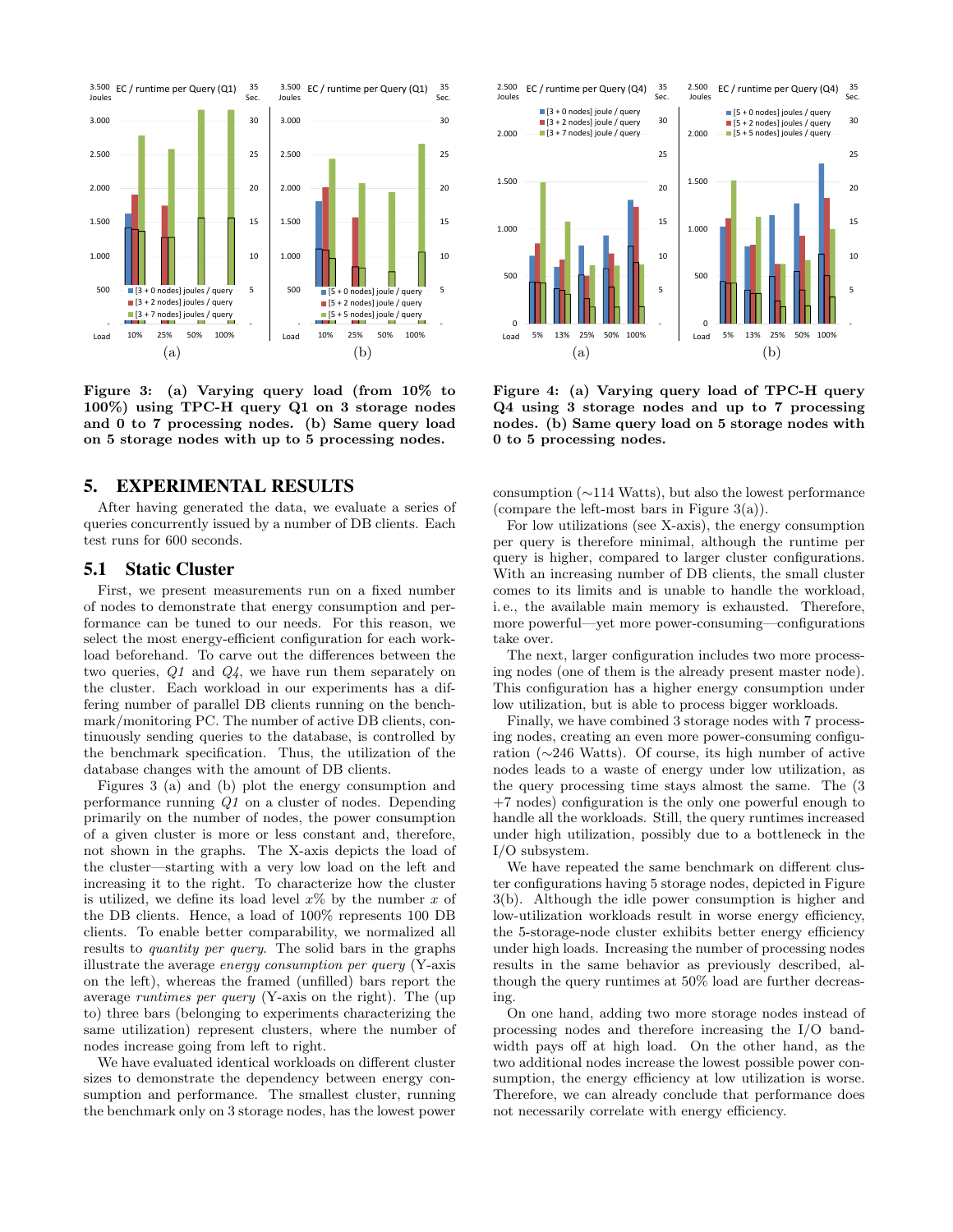Next, we have executed the same benchmark for query Q4. The six cluster configurations were identical to the previous experiments. Figures 4 (a) and (b) illustrate the results for query  $Q_4$ , where a utilization of 100% represents 200 DB clients. The left figure depicts measurements on the cluster using 3 storage nodes  $((3 + x)$  cluster), whereas the right figure shows those for the cluster with 5 storage nodes. All configurations are able to process the workloads, but with rising load, the query runtime gets worse. With a higher number of processing nodes, query performance is improved, whereas, however, energy consumption is increased. This result indicates that  $I/O$  bandwidth in the  $Q4$  experiments is sufficient. Now, the number of processing nodes is a performance-critical factor, as the cluster with  $(3 + 7)$ nodes exhibits a better performance than the 5-storage-node cluster, having only 5 processing nodes.

To further explore the influence of the I/O bandwidth in the cluster, we have measured the performance/energy outcome for the  $(1 + x)$ -nodes and  $(7 + x)$ -nodes cluster similar to the experiments in Figures 3 and 4. Due to space limitations, the graphs cannot be shown here. In the (1 + x)-nodes cluster, bandwidth to disks is too low, thus, I/O latency for the individual tasks and, in turn, the entire processing times are strongly increased. As a consequence, query response times, throughput, and energy efficiency are impaired. Hence, we may not reach given performance goals, while we unnecessarily waste energy due to prolonged query runtimes.

In the  $(7 + x)$ -nodes cluster, I/O bandwidth is not in short supply. Obviously, its static fraction of power consumption is higher, because storage nodes can't be turned off. As a result, the energy efficiency of this configuration at low utilization is worse, compared to smaller clusters. Although the 7 storage nodes provide enough disk bandwidth for all benchmarks, i. e., queries are not slowed down by I/O latencies, the overall energy efficiency suffers from the steadily high power consumption. Additionally, high workloads of  $Q_4$  are afflicted with the limited availability of processing nodes.

These experiments clarify the importance of an adequate I/O subsystem. Because the two latter configurations (1 and 7 storage nodes) do not provide more insights, we have focused on the two middle-sized configurations to present in this paper. For each query workload, an optimal configuration w.r.t. energy efficiency exists: The lower utilizations are handled best by the smallest cluster, as its performance is sufficient and it consumes the least power. With rising load, the next bigger cluster shows better energy efficiency. Finally, at full utilization, the most powerful cluster offers the best efficiency, although it needs the most power.

These experiments on a statically configured cluster already reveal the opportunity of trading performance for energy savings. Yet, manually configuring the database to fit the expected workload is not optimal. For highly varying workloads, it is not even possible to select a single, fixed configuration with balanced performance and power consumption.

#### 5.2 Dynamic Cluster

After having evaluated the energy/performance behavior of static clusters, we wanted the cluster to dynamically adjust to a given workload, without needing predefined configurations. The cluster should tune the number of active processing nodes to fit the current load, and power up/down such nodes when the workload changes. To reach this goal, we use our power management component  $(EnergyController)$ , running on the master node.

This component monitors the current state of the cluster and is able to startup and shutdown (suspend) nodes. We already introduced and explained power management for storage nodes in [5], where we experienced prolonged provisioning times due to the physical re-assignment of data segments and the resulting copy times. In this work, power management involves processing nodes, which do not have any additional startup cost and can come online in a matter of seconds. Similarly, suspending an underutilized processing node can occur immediately after finishing the last running query on it.

By running benchmarks on static configurations (see previous section), we have determined the maximum number of parallel queries per node and other limiting factors like CPU and memory bottlenecks. We feed this data to the Energy-Controller to improve the quality of its decisions, whether the cluster is over- or underutilized.

After setting up the cluster, we run a series of workloads with a varying number of parallel queries of both, Q1 and Q4. In this experiment, we have run queries of both types in parallel, to generate a more complex workload with I/O- and CPU-intensive parts. Each workload, with a fixed number of DB clients, runs for 10 minutes; hence, the database load changes every 600 seconds. The DB cluster adjusts itself to satisfy the current workload by powering up/down nodes.

Figure 5 plots the results in sequence. Each data point represents a number of DB clients running in parallel and sending either  $Q1$  or  $Q4$  queries to the cluster. The Xaxis depicts the number of concurrent queries of each kind. The upper part of Figure 5 consists of three graphs, plotting performance as query throughput, power consumption of the cluster, and energy efficiency expressed in number of queries per 10 Watts.

To compare the measurements using a dynamically adjusting cluster, we have re-run the same benchmark on a fixed number of nodes, and also included the results in this graph. The small-dashed (blue) line represents the dynamic cluster, the large-dashed (red) line the fixed cluster with 5 processing nodes, and the dotted (black) line the  $(5 + 1)$ nodes cluster.

The fixed cluster configurations mark the bounding box in which the dynamic cluster can adjust. While the small cluster shows the lowest power consumption, its query capabilities are limited. Therefore, it is unable to exceed a certain performance, even at high system utilization. The big cluster has the highest power consumption of all three configurations and, naturally, the highest performance. But under low system load, that performance lays waste and the energy efficiency is impaired.

The dynamic cluster is able to adjust between both extremes and quickly adapts to the current workload. Therefore, its power consumption and performance covers the entire range between the two static configurations. Note, however, it more or less matches the performance of the big cluster, while it saves a substantial amount of energy. Gain in energy efficiency is particularly high for moderate cluster utilization where maximum performance can be achieved with much less power consumption (see middle part of the benchmark in Figure 5).